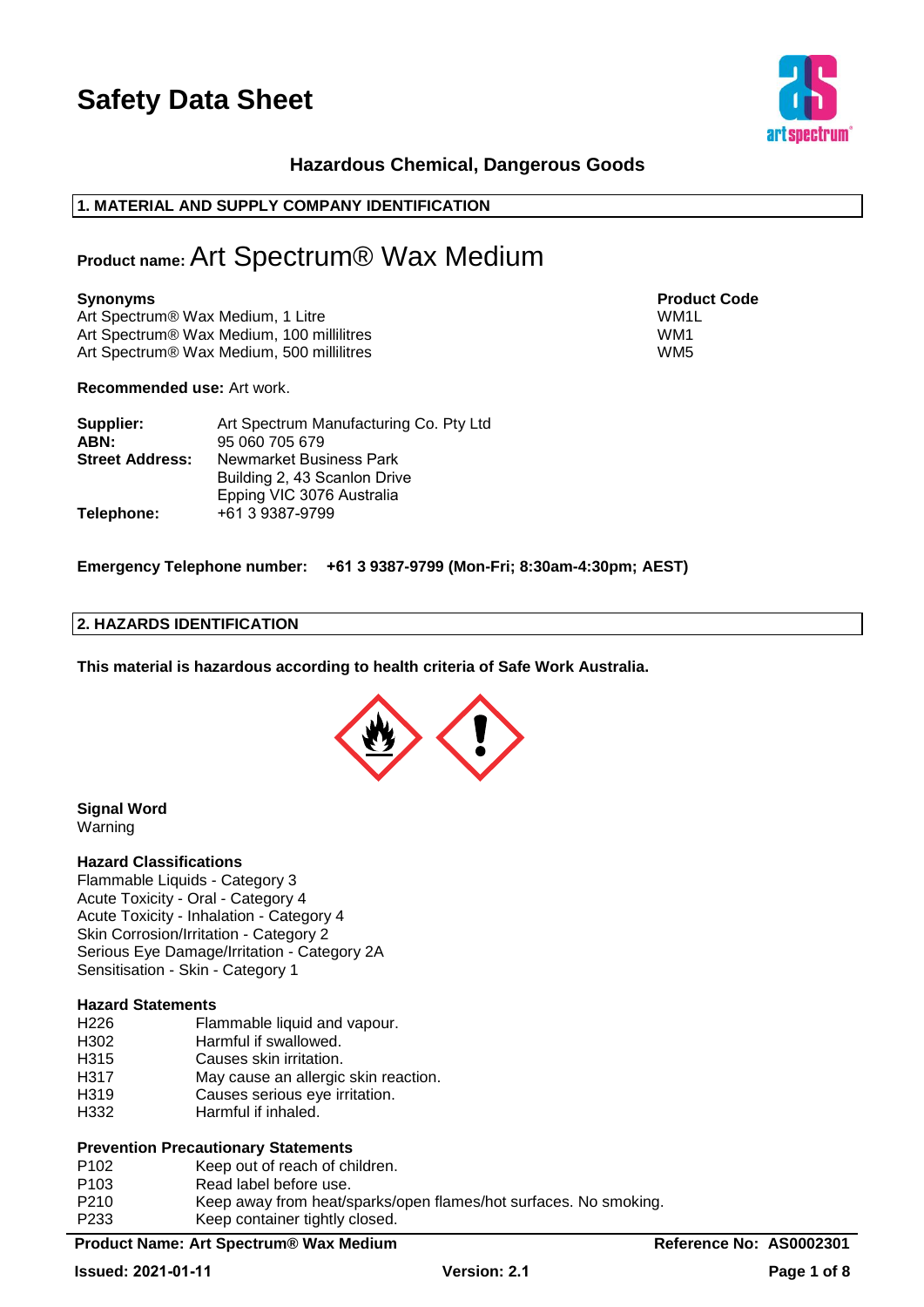

- P240 Ground/bond container and receiving equipment.
- P241 Use explosion-proof electrical, ventilating, lighting and all other equipment.
- P242 Use only non-sparking tools.
- P243 Take precautionary measures against static discharge.
- P261 Avoid breathing dust, fume, gas, mist, vapours or spray..
- P264 Wash hands, face and all exposed skin thoroughly after handling.
- P270 Do not eat, drink or smoke when using this product.
- P271 Use only outdoors or in a well-ventilated area.
- P272 Contaminated work clothing should not be allowed out of the workplace.
- P273 Avoid release to the environment.
- P280 Wear protective clothing, gloves, eye/face protection and suitable respirator.

#### **Response Precautionary Statements**

| P101           | If medical advice is needed, have product container or label at hand.             |
|----------------|-----------------------------------------------------------------------------------|
| P301+P310      | IF SWALLOWED: Immediately call a POISON CENTRE or doctor/physician.               |
| P302+P352      | IF ON SKIN: Wash with plenty of soap and water.                                   |
| P304+P340      | IF INHALED: Remove victim to fresh air and keep at rest in a position comfortable |
|                | for breathing.                                                                    |
| P305+P351+P338 | IF IN EYES: Rinse cautiously with water for several minutes. Remove contact       |
|                | lenses, if present and easy to do. Continue rinsing.                              |
| P312           | Call a POISON CENTRE or doctor/physician if you feel unwell.                      |
| P330           | Rinse mouth.                                                                      |
| P333+P313      | If skin irritation or rash occurs: Get medical advice/attention.                  |
| P337+P313      | If eye irritation persists: Get medical advice/attention.                         |
| P362           | Take off contaminated clothing and wash before reuse.                             |
|                |                                                                                   |

#### **Storage Precautionary Statement**

P403+P235 Store in a well-ventilated place. Keep cool.

#### **Disposal Precautionary Statement**

P501 Dispose of contents/container in accordance with local, regional, national and international regulations.

**Poison Schedule:** S5. Caution

### **DANGEROUS GOOD CLASSIFICATION**

Classified as Dangerous Goods by the criteria of the "Australian Code for the Transport of Dangerous Goods by Road & Rail" and the "New Zealand NZS5433: Transport of Dangerous Goods on Land".

### **Dangerous Goods Class:** 3

| <b>3. COMPOSITION INFORMATION</b>                            |           |                            |
|--------------------------------------------------------------|-----------|----------------------------|
| CHEMICAL ENTITY                                              | CAS NO    | <b>PROPORTION</b>          |
| Turpentine oil<br>Ingredients determined to be Non-Hazardous | 8006-64-2 | $<$ 35 %<br><b>Balance</b> |

### **4. FIRST AID MEASURES**

If poisoning occurs, contact a doctor or Poisons Information Centre (Phone Australia 131 126, New Zealand 0800 764 766).

**Inhalation:** Remove victim from exposure - avoid becoming a casualty. Remove contaminated clothing and loosen remaining clothing. Allow patient to assume most comfortable position and keep warm. Keep at rest until fully recovered. If breathing laboured and patient cyanotic (blue), ensure airways are clear and have a qualified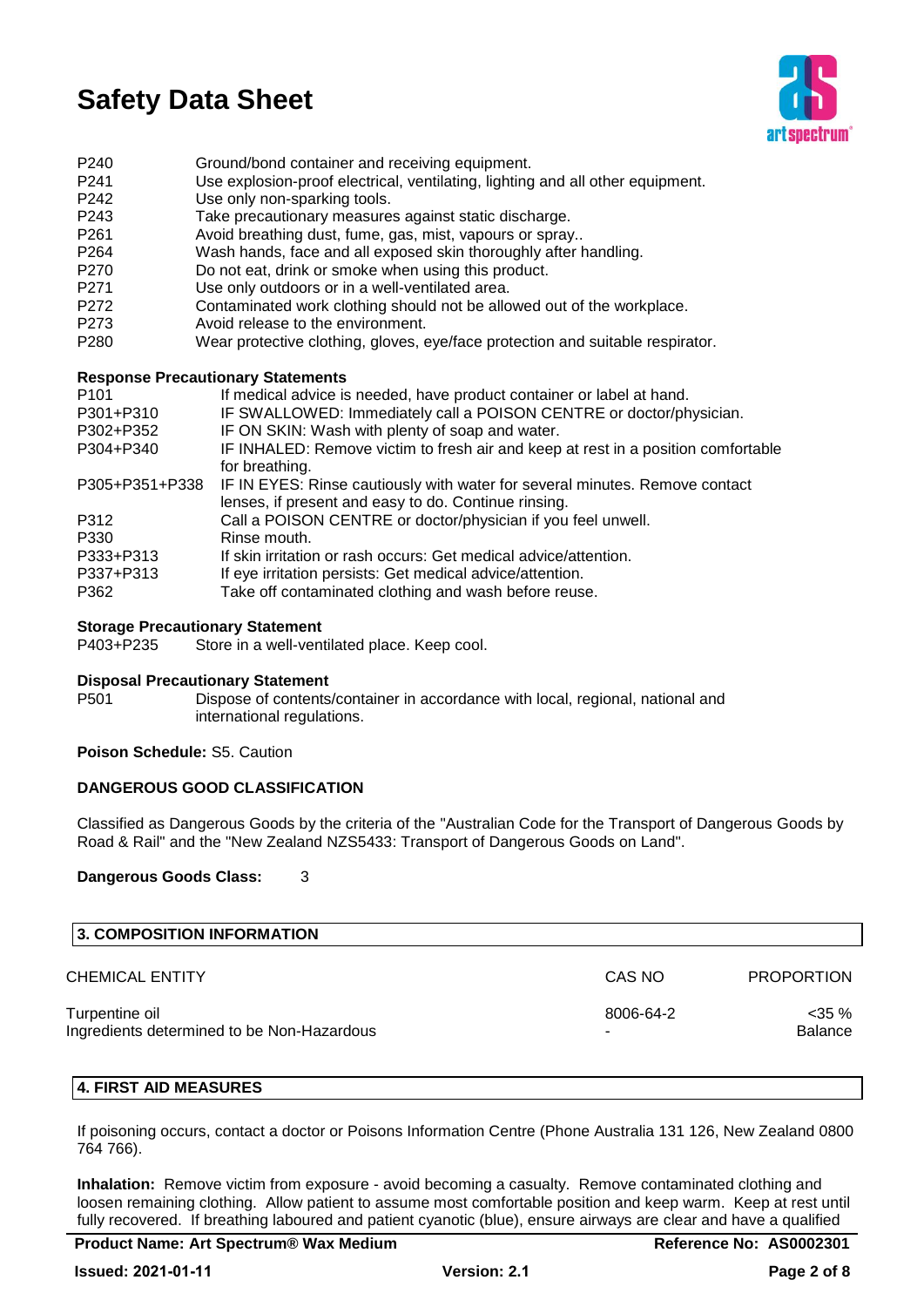

person give oxygen through a facemask. If breathing has stopped apply artificial respiration at once. In the event of cardiac arrest, apply external cardiac massage. Seek immediate medical advice.

**Skin Contact:** Effects may be delayed. If skin or hair contact occurs, immediately remove contaminated clothing and flush skin and hair with running water. Continue flushing with water until advised to stop by the Poisons Information Centre or a Doctor; or for 15 minutes and transport to Doctor or Hospital. For gross contamination, immediately drench with water and remove clothing. Continue to flush skin and hair with plenty of water (and soap if material is insoluble). For skin burns, cover with a clean, dry dressing until medical help is available. If blistering occurs, do NOT break blisters. If swelling, redness, blistering, or irritation occurs seek medical assistance.

**Eye contact:** If in eyes, hold eyelids apart and flush the eyes continuously with running water. Continue flushing until advised to stop by the Poisons Information Centre or a Doctor; or for at least 15 minutes and transport to Doctor or Hospital.

**Ingestion:** Rinse mouth with water. If swallowed, do NOT induce vomiting. Give a glass of water to drink. Never give anything by the mouth to an unconscious patient. If vomiting occurs give further water. Immediately call Poisons Centre or Doctor.

**Notes to physician:** Treat symptomatically. Effects may be delayed.

# **5. FIRE FIGHTING MEASURES**

# **Hazchem Code:** 3Y

**Suitable extinguishing media:** If material is involved in a fire use alcohol resistant foam, standard foam or dry agent (carbon dioxide, dry chemical powder).

**Specific hazards:** Flammable liquid and vapour. May form flammable vapour mixtures with air. Flameproof equipment necessary in area where this chemical is being used. Nearby equipment must be earthed. Electrical requirements for work area should be assessed according to AS3000. Vapour may travel a considerable distance to source of ignition and flash back. Avoid all ignition sources. All potential sources of ignition (open flames, pilot lights, furnaces, spark producing switches and electrical equipment etc) must be eliminated both in and near the work area. Do NOT smoke.

**Fire fighting further advice:** Heating can cause expansion or decomposition leading to violent rupture of containers. If safe to do so, remove containers from path of fire. Keep containers cool with water spray. On burning or decomposing may emit toxic fumes. Fire fighters to wear self-contained breathing apparatus and suitable protective clothing if risk of exposure to vapour or products of combustion or decomposition.

# **6. ACCIDENTAL RELEASE MEASURES**

#### **SMALL SPILLS**

Wear protective equipment to prevent skin and eye contamination. Avoid inhalation of vapours or dust. Wipe up with absorbent (clean rag or paper towels). Collect and seal in properly labelled containers or drums for disposal.

#### **LARGE SPILLS**

If safe to do so, shut off all possible sources of ignition. Clear area of all unprotected personnel. Slippery when spilt. Avoid accidents, clean up immediately. Wear protective equipment to prevent skin and eye contamination and the inhalation of dust. Work up wind or increase ventilation. Cover with damp absorbent (inert material, sand or soil). Sweep or vacuum up, but avoid generating dust. Use a spark-free shovel. Collect and seal in properly labelled containers or drums for disposal. If contamination of crops, sewers or waterways has occurred advise local emergency services.

#### **Dangerous Goods – Initial Emergency Response Guide No:** 15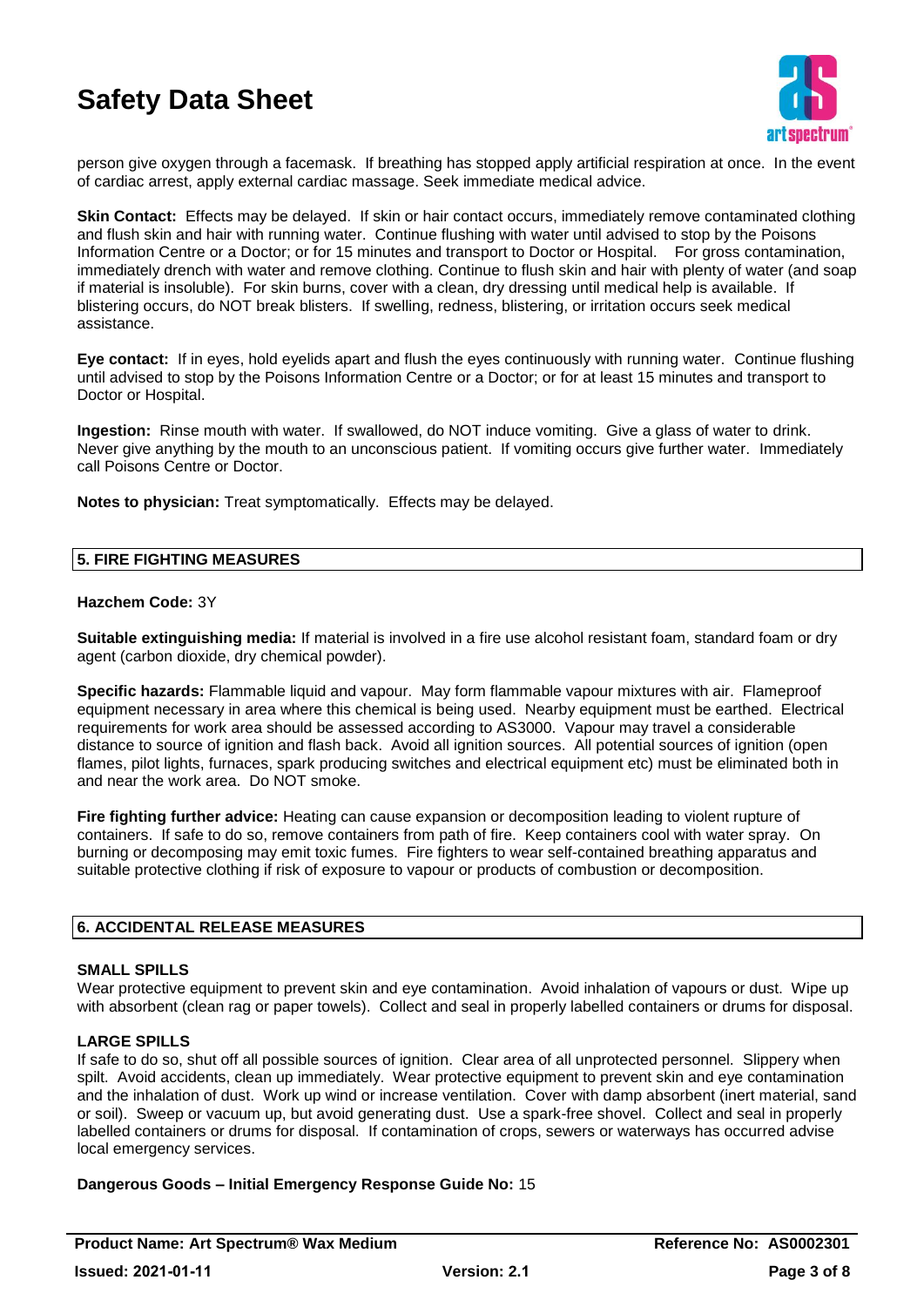

# **7. HANDLING AND STORAGE**

**Handling:** Avoid eye contact and skin contact. Avoid inhalation of dust.

**Storage:** Store in a cool, dry, well-ventilated place and out of direct sunlight. Store away from foodstuffs. Store away from incompatible materials described in Section 10. Store away from sources of heat and/or ignition. Keep container standing upright. Keep containers closed when not in use - check regularly for spills.

This material is classified as a Class 3 Flammable Liquid as per the criteria of the "Australian Code for the Transport of Dangerous Goods by Road & Rail" and/or the "New Zealand NZS5433: Transport of Dangerous Goods on Land" and must be stored in accordance with the relevant regulations.

This material is a Scheduled Poison Schedule 5 (Caution) and must be stored, maintained and used in accordance with the relevant regulations.

#### **8. EXPOSURE CONTROLS / PERSONAL PROTECTION**

#### **National occupational exposure limits:**

|                   |     | TWA   |        | <b>STEL</b> | <b>NOTICES</b> |
|-------------------|-----|-------|--------|-------------|----------------|
|                   | ppm | mq/m3 | ppm    | mq/m3       |                |
| Turpentine (wood) | 100 | 557   | $\sim$ | $\sim$      | Sen            |

As published by Safe Work Australia.

TWA - The time-weighted average airborne concentration over an eight-hour working day, for a five-day working week over an entire working life.

STEL (Short Term Exposure Limit) - the average airborne concentration over a 15 minute period which should not be exceeded at any time during a normal eight-hour workday.

'Sen' Notice - sensitiser. The substance can cause a specific immune response in some people. An affected individual may subsequently react to exposure to minute levels of that substance.

These Exposure Standards are guides to be used in the control of occupational health hazards. All atmospheric contamination should be kept too as low a level as is workable. These exposure standards should not be used as fine dividing lines between safe and dangerous concentrations of chemicals. They are not a measure of relative toxicity.

If the directions for use on the product label are followed, exposure of individuals using the product should not exceed the above standard. The standard was created for workers who are routinely, potentially exposed during product manufacture.

**Biological Limit Values:** As per the "National Model Regulations for the Control of Workplace Hazardous Substances (Safe Work Australia)" the ingredients in this material do not have a Biological Limit Allocated.

**Engineering Measures:** Ensure ventilation is adequate to maintain air concentrations below Exposure Standards. Use only in well ventilated areas. Avoid generating and inhaling dusts. Use with local exhaust ventilation or while wearing dust mask. Vapour heavier than air - prevent concentration in hollows or sumps. Do NOT enter confined spaces where vapour may have collected.

**Personal Protection Equipment:** SAFETY SHOES, OVERALLS, GLOVES, SAFETY GLASSES, RESPIRATOR.

Wear safety shoes, overalls, gloves, safety glasses, respirator. Use with adequate ventilation. If inhalation risk exists wear organic vapour/particulate respirator meeting the requirements of AS/NZS 1715 and AS/NZS 1716. Available information suggests that gloves made from nitrile rubber should be suitable for intermittent contact.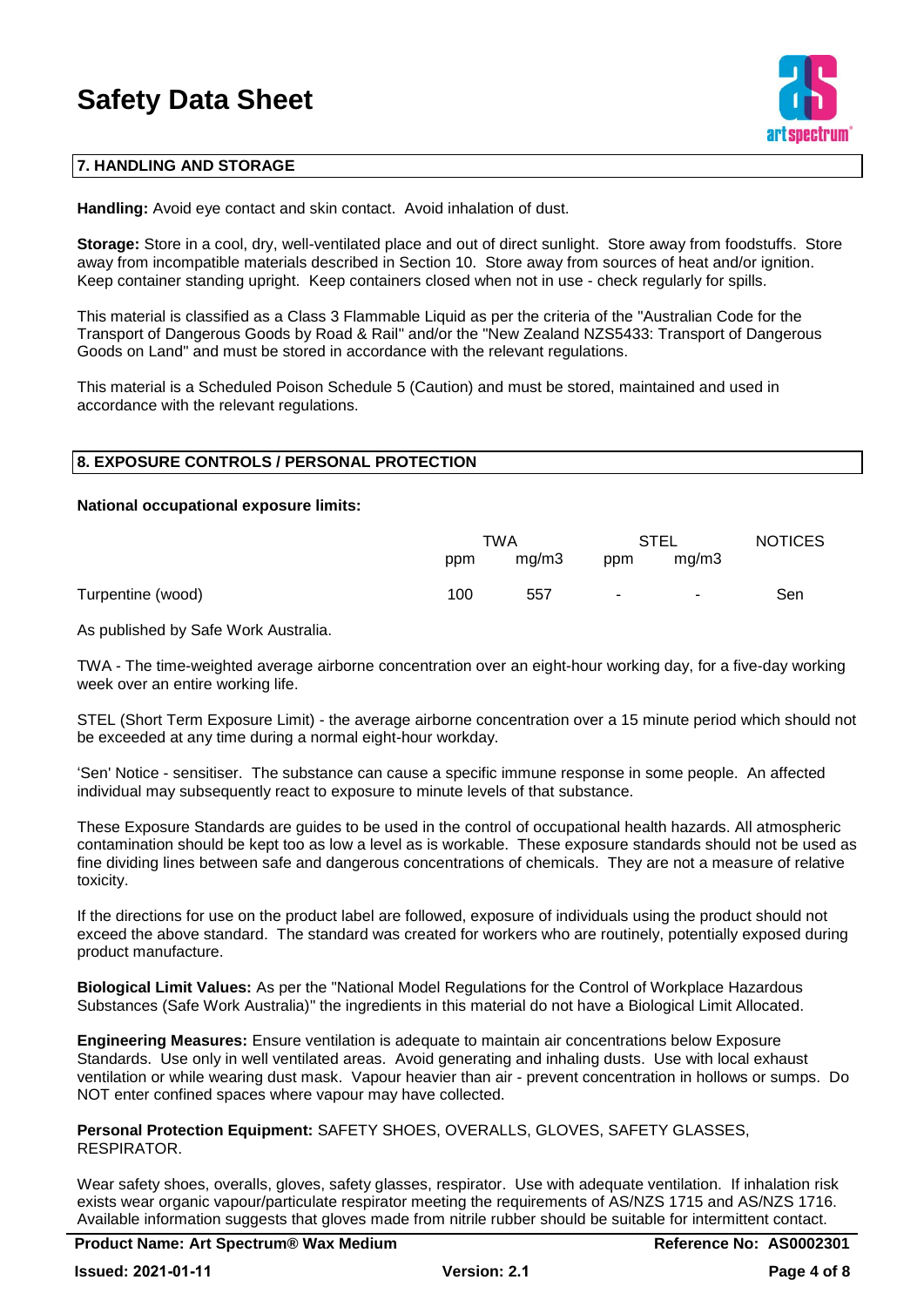

However, due to variations in glove construction and local conditions, the user should make a final assessment. Always wash hands before smoking, eating, drinking or using the toilet. Wash contaminated clothing and other protective equipment before storing or re-using.

**Hygiene measures:** Keep away from food, drink and animal feeding stuffs. When using do not eat, drink or smoke. Wash hands prior to eating, drinking or smoking. Avoid contact with clothing. Avoid eye contact and skin contact. Avoid inhalation of dust. Ensure that eyewash stations and safety showers are close to the workstation location.

# **9. PHYSICAL AND CHEMICAL PROPERTIES**

| Form:                                   | Paste         |                    |
|-----------------------------------------|---------------|--------------------|
| Colour:                                 | Opaque yellow |                    |
| Odour:                                  | Slight gum    |                    |
| Solubility:                             |               | Insoluble in water |
| Specific Gravity (20 °C):               |               | N Av               |
| Density:                                |               | N Av               |
| <b>Relative Vapour Density (air=1):</b> |               | >1                 |
| Vapour Pressure (20 °C):                |               | N Av               |
| Flash Point (°C):                       |               | $23 - 60$          |
| Flammability Limits (%):                |               | N Av               |
| Autoignition Temperature (°C):          |               | N Av               |
| Melting Point/Range (°C):               |               | N Av               |
| Boiling Point/Range (°C):               |               | N Av               |
| pH:                                     |               | N App              |
| <b>Viscosity:</b>                       |               | N Av               |
| Total VOC (g/Litre):                    |               | N Av               |

(Typical values only - consult specification sheet)  $N Av = Not available, N App = Not applicable$ 

# **10. STABILITY AND REACTIVITY**

**Chemical stability:** This material is thermally stable when stored and used as directed.

**Conditions to avoid:** Elevated temperatures and sources of ignition.

**Incompatible materials:** Oxidising agents.

**Hazardous decomposition products:** Oxides of carbon and nitrogen, smoke and other toxic fumes.

**Hazardous reactions:** No known hazardous reactions.

### **11. TOXICOLOGICAL INFORMATION**

No adverse health effects expected if the product is handled in accordance with this Safety Data Sheet and the product label. Symptoms or effects that may arise if the product is mishandled and overexposure occurs are:

#### **Acute Effects**

**Inhalation:** Harmful if inhaled. Material may be an irritant to mucous membranes and respiratory tract.

**Skin contact:** Contact with skin will result in irritation. A skin sensitiser. Repeated or prolonged skin contact may lead to allergic contact dermatitis.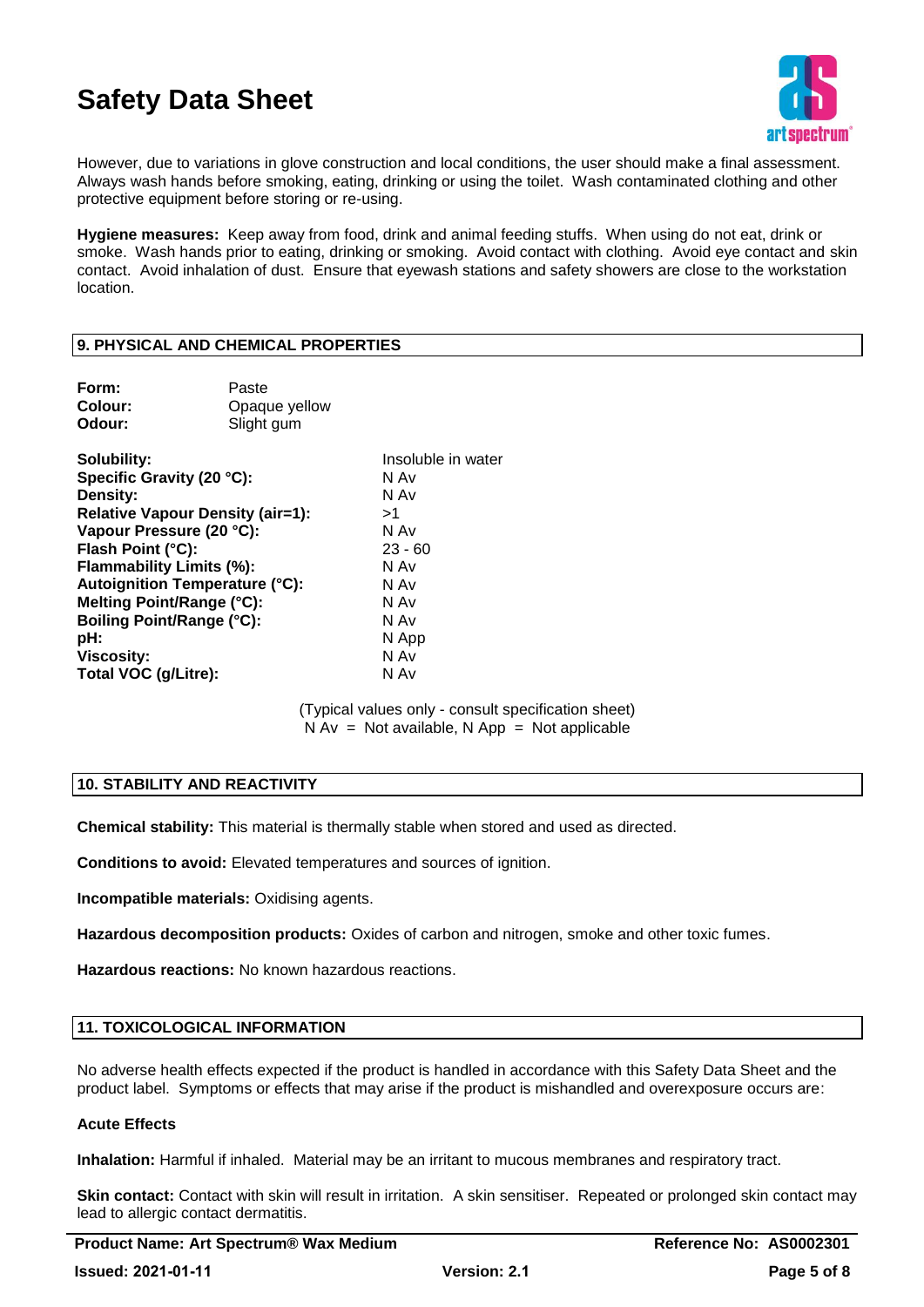

**Ingestion:** Harmful if swallowed. Swallowing can result in nausea, vomiting and irritation of the gastrointestinal tract.

**Eye contact:** An eye irritant. Exposure to the dust may cause discomfort due to particulate nature. May cause physical irritation to the eyes.

### **Acute toxicity**

**Inhalation:** This material has been classified as a Category 4 Hazard. Acute toxicity estimate (based on ingredients): 1.0 - 5 mg/L

**Skin contact:** This material has been classified as non-hazardous. Acute toxicity estimate (based on ingredients): >2,000 mg/Kg

**Ingestion:** This material has been classified as a Category 4 Hazard. Acute toxicity estimate (based on ingredients): 300 - 2,000 mg/Kg

**Corrosion/Irritancy:** Eye: this material has been classified as a Category 2A Hazard (reversible effects to eyes). Skin: this material has been classified as a Category 2 Hazard (reversible effects to skin).

**Sensitisation:** Inhalation: this material has been classified as not a respiratory sensitiser. Skin: this material has been classified as a Category 1 Hazard (skin sensitiser).

**Aspiration hazard:** This material has been classified as non-hazardous.

**Specific target organ toxicity (single exposure):** This material has been classified as non-hazardous.

#### **Chronic Toxicity**

**Mutagenicity:** This material has been classified as non-hazardous.

**Carcinogenicity:** This material has been classified as non-hazardous.

**Reproductive toxicity (including via lactation):** This material has been classified as non-hazardous.

**Specific target organ toxicity (repeat exposure):** This material has been classified as non-hazardous.

# **12. ECOLOGICAL INFORMATION**

Avoid contaminating waterways.

**Acute aquatic hazard:** This material has been classified as non-hazardous. Acute toxicity estimate (based on ingredients): >100 mg/L

**Long-term aquatic hazard:** This material has been classified as a Category Chronic 2 Hazard. Non-rapidly or rapidly degradable substance for which there are adequate chronic toxicity data available OR in the absence of chronic toxicity data, Acute toxicity estimate (based on ingredients): 1 - 10 mg/L, where the substance is not rapidly degradable and/or BCF  $\geq$  500 and/or log Kow  $\geq$  4.

**Ecotoxicity:** No information available.

**Persistence and degradability:** No information available.

**Bioaccumulative potential:** No information available.

**Mobility:** No information available.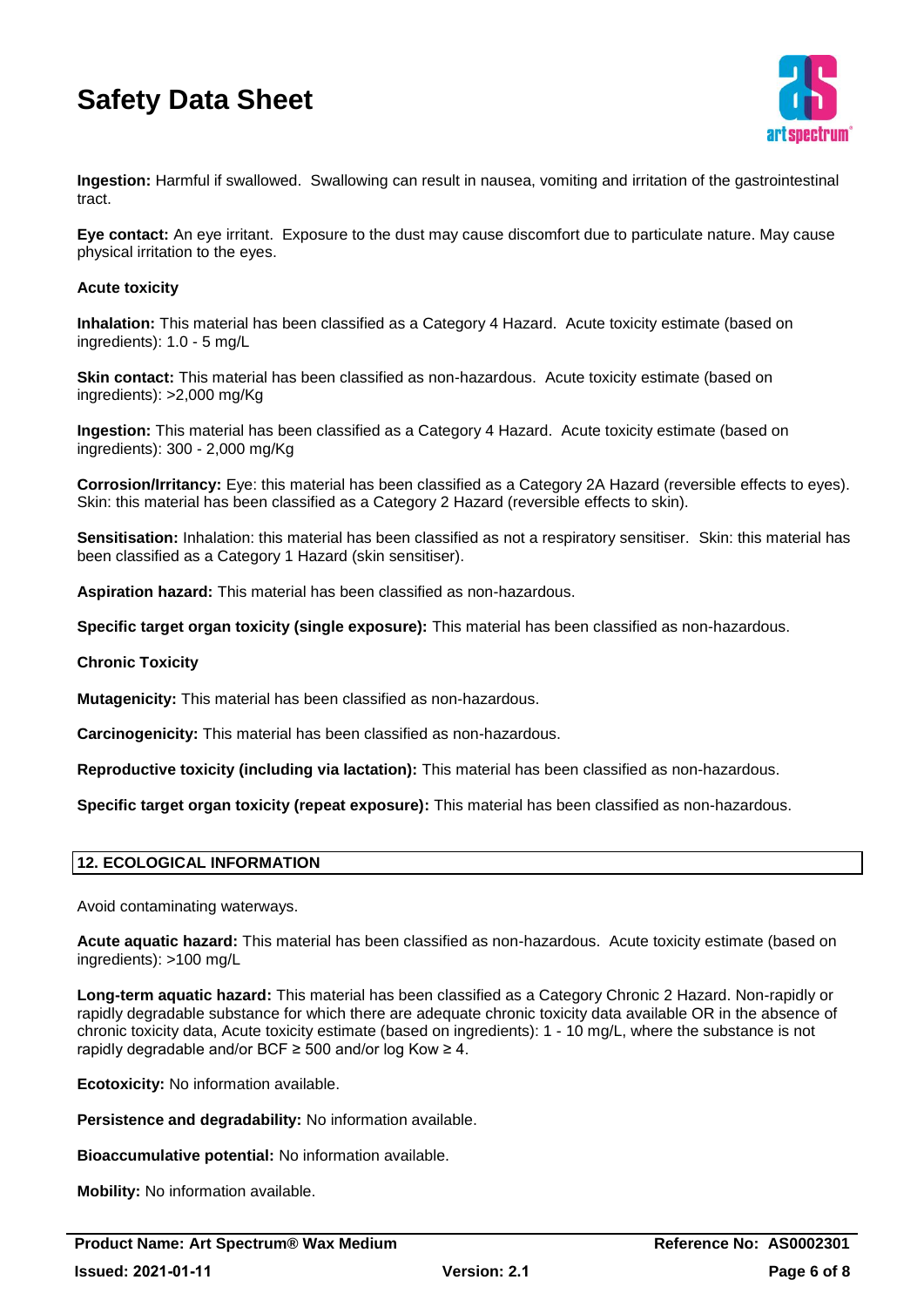

# **13. DISPOSAL CONSIDERATIONS**

Persons conducting disposal, recycling or reclamation activities should ensure that appropriate personal protection equipment is used, see "Section 8. Exposure Controls and Personal Protection" of this SDS.

If possible material and its container should be recycled. If material or container cannot be recycled, dispose in accordance with local, regional, national and international Regulations.

# **14. TRANSPORT INFORMATION**

#### **ROAD AND RAIL TRANSPORT**

Classified as Dangerous Goods by the criteria of the "Australian Code for the Transport of Dangerous Goods by Road & Rail" and the "New Zealand NZS5433: Transport of Dangerous Goods on Land".

| UN No:                              | 1299 |
|-------------------------------------|------|
| Dangerous Goods Class:              | З    |
| <b>Packing Group:</b>               | Ш    |
| <b>Hazchem Code:</b>                | 3Υ   |
| <b>Emergency Response Guide No:</b> | 15   |

**Proper Shipping Name:** TURPENTINE

**Segregation Dangerous Goods:** Not to be loaded with explosives (Class 1), flammable gases (Class 2.1), if both are in bulk, toxic gases (Class 2.3), spontaneously combustible substances (Class 4.2), oxidising agents (Class 5.1), organic peroxides (Class 5.2), toxic substances (Class 6.1), infectious substances (Class 6.2) or radioactive substances (Class 7). Exemptions may apply.

#### **MARINE TRANSPORT**

Classified as Dangerous Goods by the criteria of the International Maritime Dangerous Goods Code (IMDG Code) for transport by sea.



**UN No:** 1299 **Dangerous Goods Class:** 3 **Packing Group:** III

**Proper Shipping Name:** TURPENTINE

#### **AIR TRANSPORT**

Classified as Dangerous Goods by the criteria of the International Air Transport Association (IATA) Dangerous Goods Regulations for transport by air.